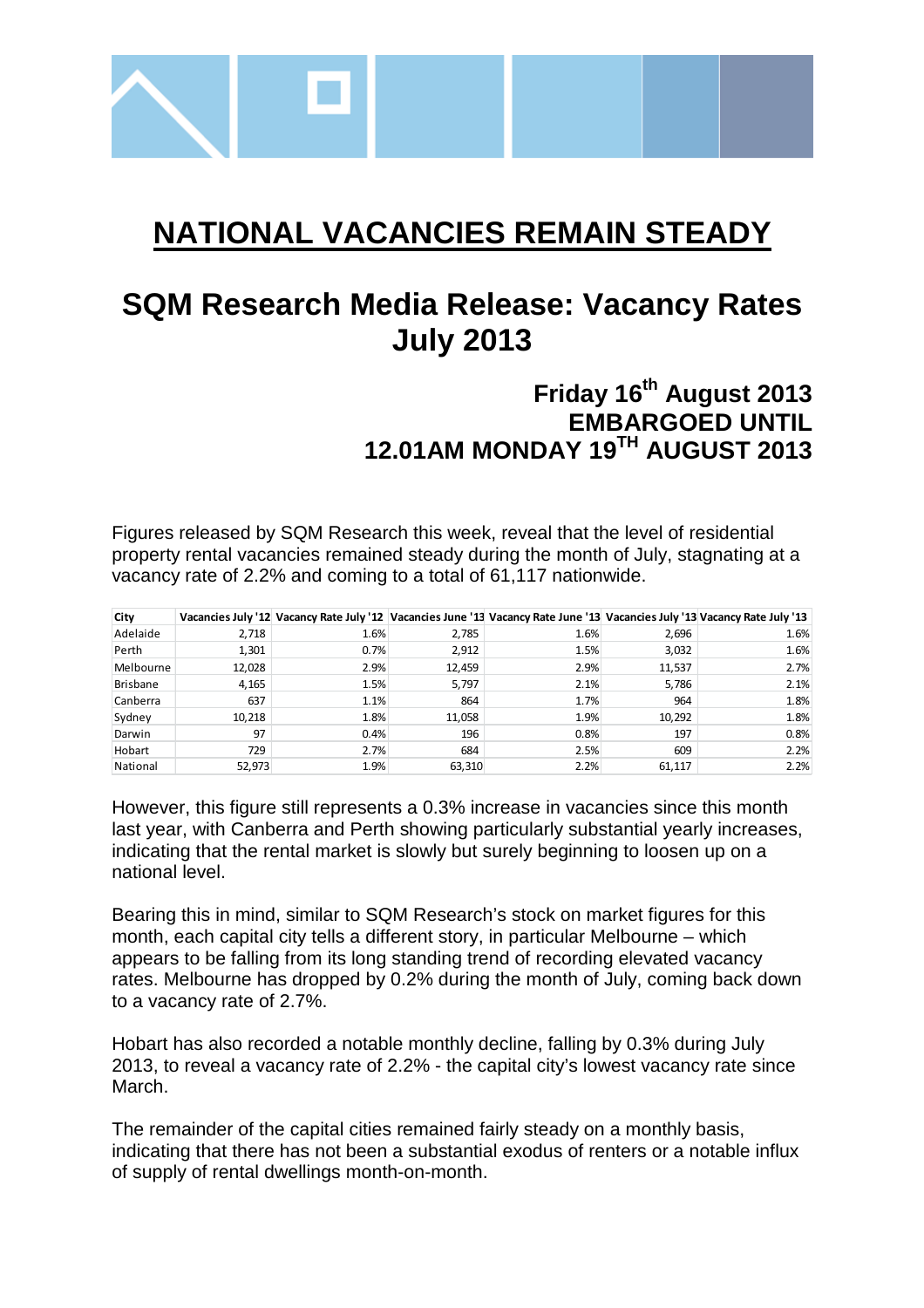

However, it is SQM Research's belief that with Spring on its way, we will soon potentially see a rise in vacancies as first home buyers take advantage of the record low interest rates to exit the rental market in favour of purchasing their first property.

SQM Research will be discussing our outlook on the residential property market at our upcoming inaugural property event "An Afternoon of Property" on the 19<sup>th</sup> of September at the Hilton Hotel in Sydney. For more details regarding this, click on the link below –

http://www.cvent.com/events/sqm-research-an-afternoon-of-property/eventsummary-3995046fe85548b586d8cc6cdb09b3ee.aspx

Louis Christopher of SQM Research says, "It is very clear that residential property vacancy rates are starting to mimic certain economic realities in the marketplace. I am not surprised at all that vacancy rates in Perth and Canberra continue to rise. In both instances we are well aware of the local economic challenges currently facing those two cities."

SQM's calculations of vacancies are based on online rental listings that have been advertised for three weeks or more compared to the total number of established rental properties. SQM considers this to be a superior methodology compared to using a potentially incomplete sample of agency surveys or merely relying on raw online listings advertised.

Please go to our methodology page below for more information on how SQM's vacancies are compiled-

http://www.sqmresearch.com.au/graph\_vacancy.php?region=nsw::Sydney&type=c&t =1#terms

### **Key Points**

- Nationally, vacancies remained steady at 2.2% during July 2013, coming to a total of 61,117 nationally.
- Melbourne has recorded the highest vacancy rate of the capital cities, revealing a vacancy rate of 2.7% and a total of 11,537.
- Darwin has recorded the tightest vacancy rate of the capital cities, revealing a vacancy rate of 0.8% and a total of 197 vacancies.
- Canberra and Perth have both recorded the highest yearly increase in vacancies, climbing 0.7% to 1.8% and 1.6% respectively since the corresponding period of the previous year (July 2012) and coming to a total of 964 vacancies and 3,032 respectively.
- Hobart was the capital city to record the largest yearly decrease in vacancies, falling by 0.5% to 2.2% since the corresponding period of the previous year (July 2012).